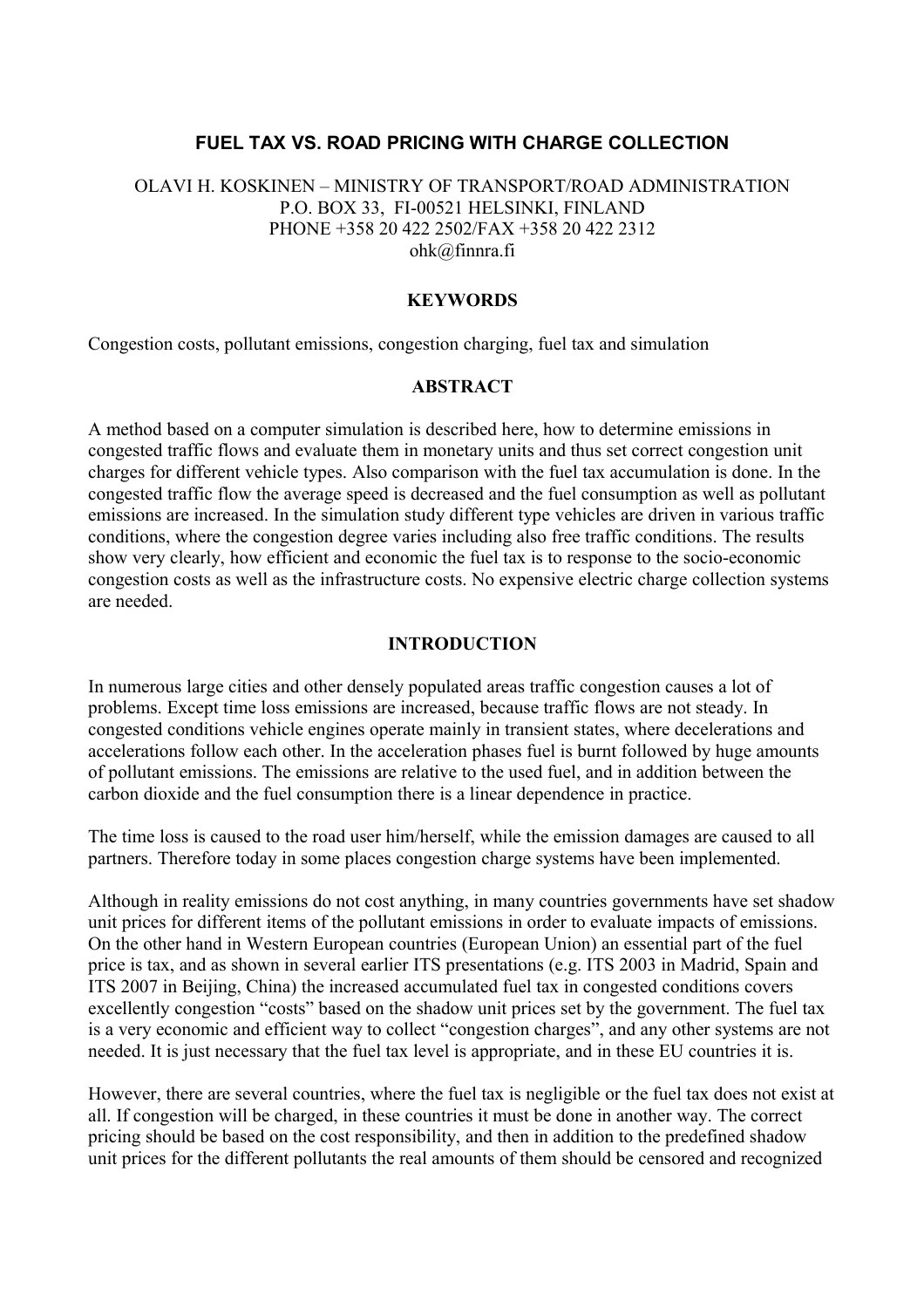by those charging systems. However, there are no systems, neither manual nor automatic (electric), which could do this.

The solution for this problem is a vehicle motion simulation system, which is based on engine maps, vehicle dynamics and other technical data of vehicles and roads. Traffic congestion can be described by terms of the target speed and the average speed, and these quantities can also been censored and recognized by the electric congestion charging systems. By simulations the impacts of the congestion degree (= average speed relative to target speed) on emission amounts (as well as on the fuel consumption) can be determined, and multiplying these by the shadow unit prices correct congestion costs can be evaluated for different vehicle categories as functions of the congestion degree.

This presentation shows some examples on the Ring road III in Helsinki area. The congestion degree in the examples varies from 0 to 87 percent.

# **CASES TO BE STUDIED**

In this survey the traffic flow is composed of totally six vehicle categories, which are represented by type vehicles as follows:

| Vehicle category                            | Abbreviation | Vehicle mass | Rated engine power |  |
|---------------------------------------------|--------------|--------------|--------------------|--|
|                                             |              | kg           | kW                 |  |
| Passenger car                               |              | 1400         | 66                 |  |
| Van (light goods vehicle)                   |              | 2300         | 76                 |  |
| Coach                                       | C            | 16000        | 250                |  |
| Single truck                                | т            | 22000        | 250                |  |
| $Truck + semitrailer (articulated vehicle)$ | TS           | 35000        | 309                |  |
| Truck + trailer (road train)                | TТ           | 50000        | 345                |  |

The analysis concerns the Ring road III around the city of Helsinki in Finland (length 45.6 km). The target speed on this road is 100 km/h for passenger cars, vans and coaches. For trucks of all kind the target speed is 80 km/h and the congestion degree varies from 0 to approximately 87 percent.

The current monetary unit values are the following:

|                        | Gasoline     | Diesel fuel |
|------------------------|--------------|-------------|
|                        | $\epsilon/1$ | f/1         |
| Fuel tax excluding VAT | 0.627        | 0.364       |
| VAT $(22\%)$           | 0.138        | 0.080       |
| Fuel tax including VAT | 0.765        | 0.444       |

Shadow unit prices for emission items:

|                          | Built up areas | Rural areas  |
|--------------------------|----------------|--------------|
|                          | $\epsilon/t$   | $\epsilon/t$ |
| Nitrogen oxides $(NOx)$  | 1170           | 458          |
| Carbon monoxide (CO)     | 78.61          | 53.84        |
| Hydro carbons (HC)       | 70.20          | 70.20        |
| Particulate matters (PM) | 213000         | 6640         |
| Carbon dioxide $(CO2)$   | 33.80          | 33.80        |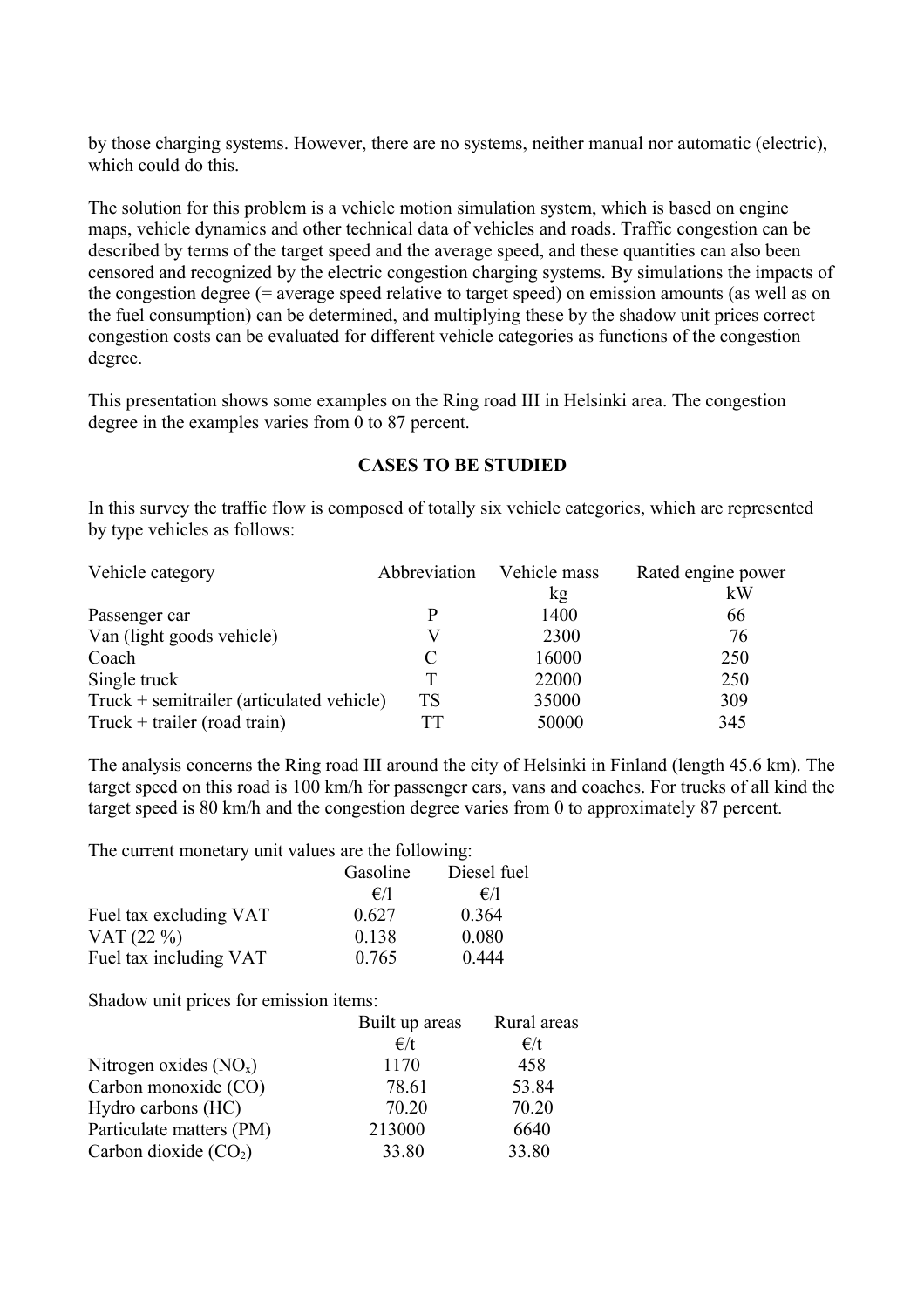## **RESULTS**

In this context the congestion degree is defined as follows:

 $p = 100 (1 - v_a/v_t)$ where:  $p =$  congestion degree [%]  $v_a$  = average speed (=proceeded distance/used time) [km/h]  $v_t$  = target speed [km/h]

So if the average speed is equal to the target speed, the congestion degree is 0, and the congestion degree is 100, when nothing moves.

In the general form the cost model is as follows:

 $y = C_0 + C_1 p + C_2 p^2$  for light vehicles (passenger cars and vans) and  $y = C_0 + C_1 p^C_2$ for heavy vehicles (buses/coaches and trucks) where:  $y = \text{costs}$  [ $\epsilon/km$ ]  $p =$  congestion degree  $[\%]$  $C_0$ ,  $C_1$  and  $C_2$  = model coefficients

If y represents emission costs, the congestion costs can be defined as the increase of emission costs compared to the driving state with the congestion degree of zero (0). So

 $z = C_1 p + C_2 p^2$  for light vehicles or respectively  $z = C_1 p^C_2$ for heavy vehicles where:  $z =$  congestion costs  $\lbrack \in \mathcal{K}$ m]  $p =$ congestion degree [%] other symbols as above

In this case  $v_t = 100$  km/h for light vehicles and 80 km/h for heavy vehicles, and the model coefficients by the type vehicles of those vehicle categories are:

| VEH.<br><b>CAT</b> | FUEL TAX   |                | <b>EMISSIONS COSTS</b> | built up areas | <b>EMISSION COSTS</b><br>rural areas                                   |                |  |
|--------------------|------------|----------------|------------------------|----------------|------------------------------------------------------------------------|----------------|--|
|                    | C1         | C <sub>2</sub> | C1                     | C <sub>2</sub> | C1                                                                     | C <sub>2</sub> |  |
| P                  |            |                |                        |                | $-.000115754$ .000006809 -.000041682.000001194 -.000040050.000001152   |                |  |
| v                  |            |                |                        |                | $-.000140871$ .000006682 -.000007351 .000000735 -.000009183 .000000675 |                |  |
| $\mathbf{C}$       | .000057262 | 1.6675         | .000025110             | 1.5816         | .000016543                                                             | 1.6262         |  |
| т                  | .000161741 | 1.5386         | .000024467             | 1.6791         | .000028563                                                             | 1.6017         |  |
| TS                 | .000243751 | 1.5104         | .000044066             | 1.6046         | .000046565                                                             | 1.5531         |  |
| TТ                 | .000888445 | 1.2527         | .000000673             | 2.7761         | .000116849                                                             | 1.3820         |  |

The results can also be seen in the figures according to the next list.

Fig. 1 Passenger car: Fuel tax and congestion costs vs. congestion degree

Fig. 2 Van (light goods vehicle): Fuel tax and congestion costs vs. congestion degree

Fig. 3 Coach: Fuel tax and congestion costs vs. congestion degree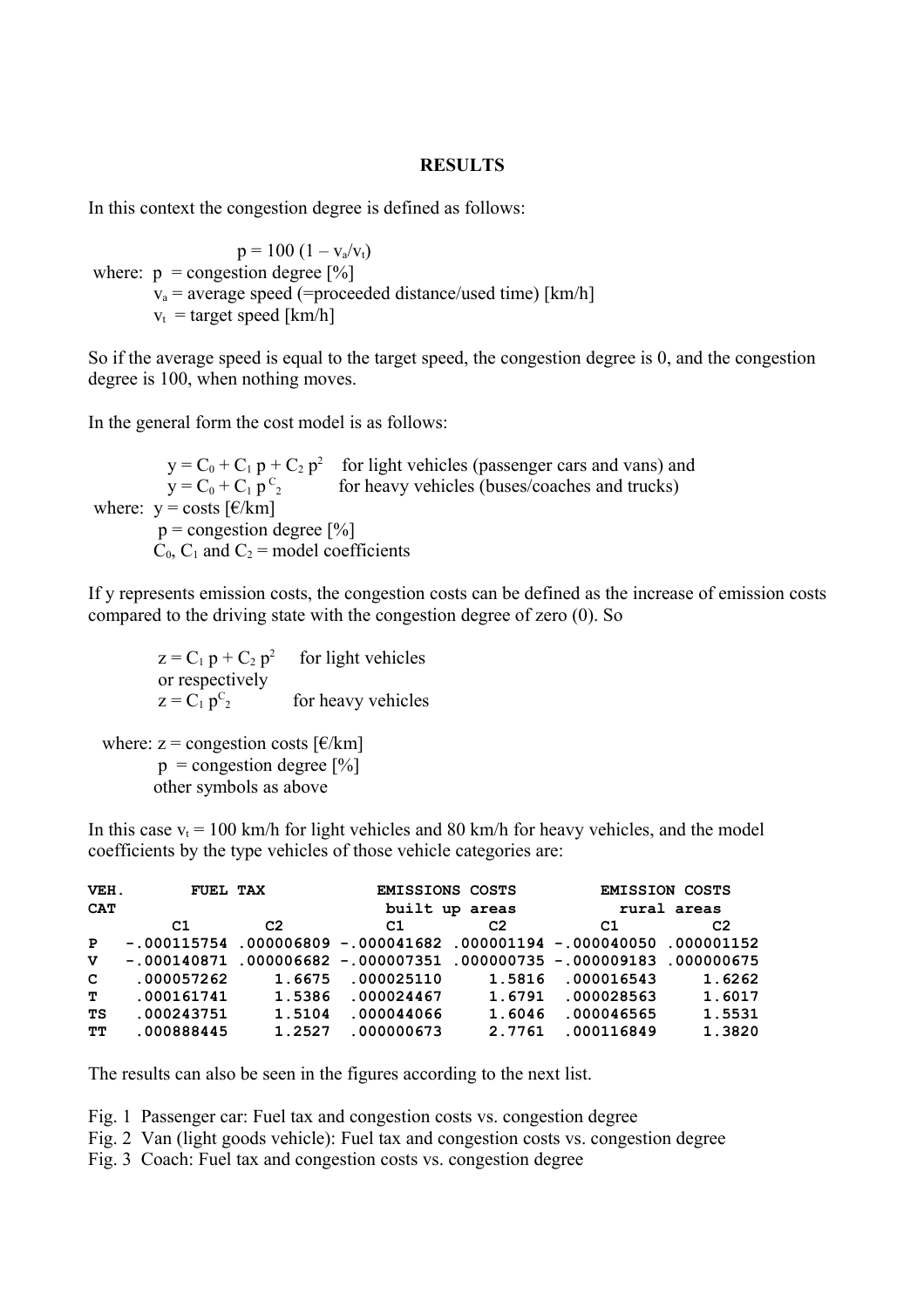- Fig. 4 Single unit truck: Fuel tax and congestion costs vs. congestion degree
- Fig. 5 Truck + semi-trailer: Fuel tax and congestion costs vs. congestion degree
- Fig. 6 Truck + trailer: Fuel tax and congestion costs vs. congestion degree
- Fig. 7 All type vehicles: Fuel tax and congestion costs vs. congestion degree

# **CONCLUSIONS**

The simulation of vehicle motion is a very efficient way to determine the correct unit values of congestion charges for different vehicle types and their dependencies on the congestion degree. However, in this case the costs caused by the system itself (investment, operation and administration) must be included in these unit prices, too.

The fuel tax, where it is applied, is more efficient and economic way to collect congestion charges. Between congestion costs and fuel tax accumulation there is a very good relationship as the results show.

The results show also a very interesting feature concerning light vehicles (passenger cars and vans). In general both the fuel tax accumulation and emission "costs" are increased as soon as the congestion degree is increased from zero (0). In other words the optimum (minimum) is achieved, when the congestion degree is zero (0) or the average speed is equal to the target speed. This is true for heavy vehicles and also for light vehicles, if their target speed were for example 80 km/h rather than 100 km/h in this case.

The model forms for the passenger car and van are polynomials of second degree (parabolas), and their minimum values appear within the range of the congestion degree. So the optimums would be reached at the following congestion degrees and average speeds.

|               | Fuel tax<br>accumulation |       | Emission costs<br>built up areas |         | Emission costs<br>rural areas |         |
|---------------|--------------------------|-------|----------------------------------|---------|-------------------------------|---------|
|               | congestion average       |       | congestion                       | average | congestion                    | average |
|               | degree                   | speed | degree                           | speed   | degree                        | speed   |
|               | $\frac{0}{0}$            | km/h  | $\frac{0}{0}$                    | km/h    | $\frac{0}{0}$                 | km/h    |
| Passenger car | 8.5                      | 91.5  | 17.5                             | 82.5    | 17.4                          | 82.6    |
| Van           | 10.5                     | 89.5  | 5.0                              | 95.0    | 6.8                           | 93.2    |

The explanation is clear. In congested traffic more or less physical work is done against the acceleration resistance, which causes more or less fuel consumption and emissions. However, this work is compensated quite efficiently by the reduced work against the driving resistances (air and rolling), which are decreased with the speed reduction.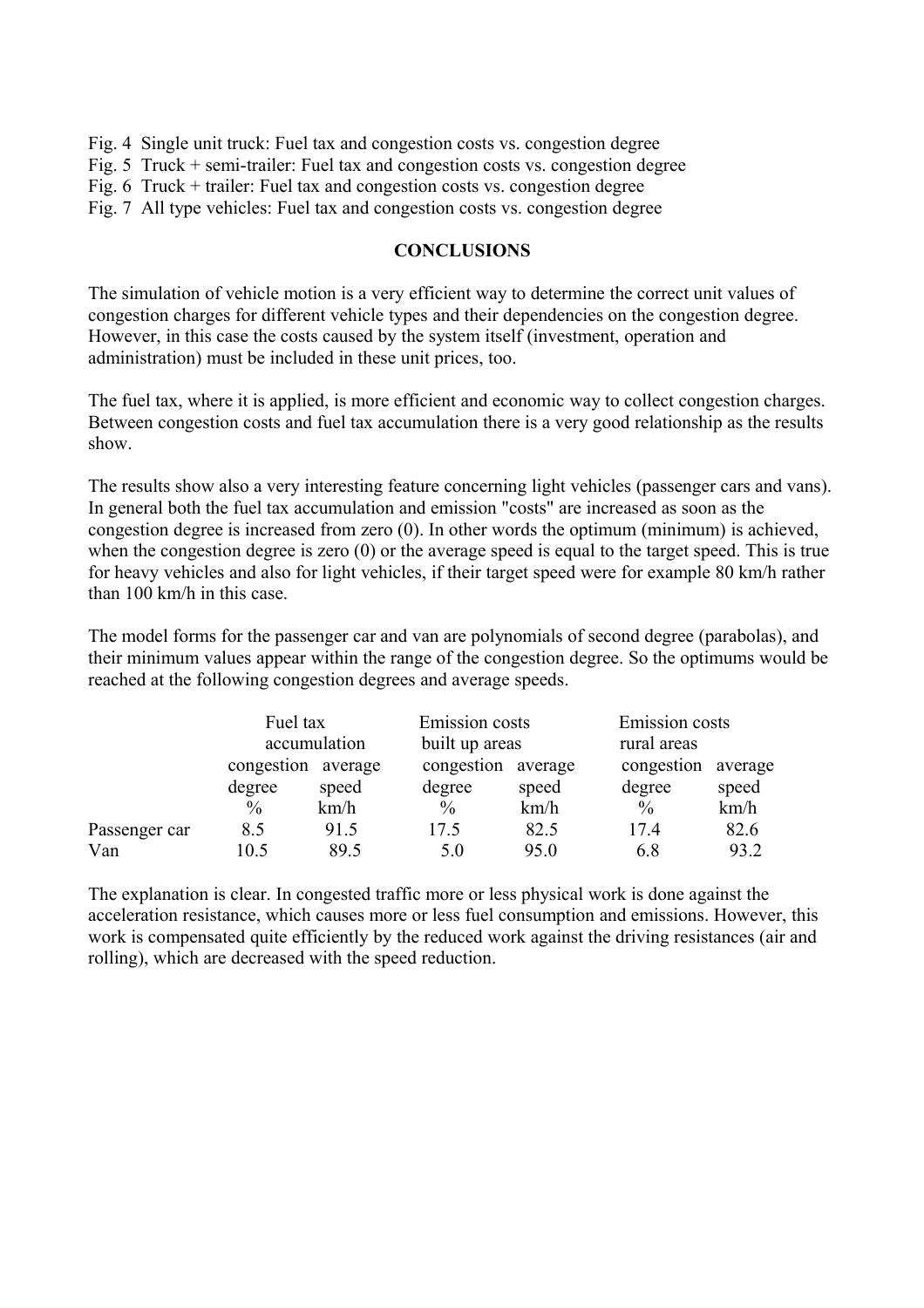

Fig. 1 Passenger car: Fuel tax and congestion costs vs. congestion degree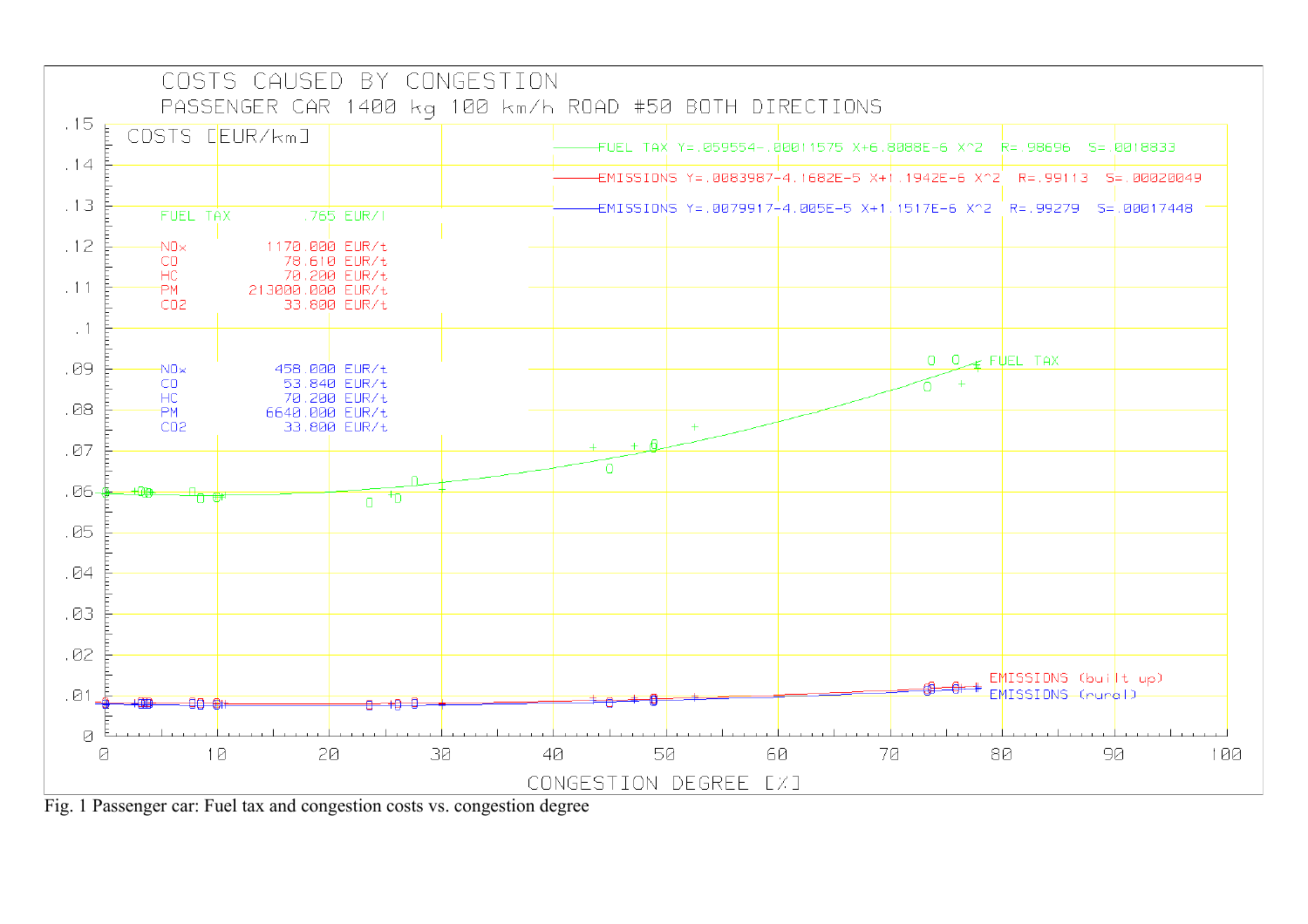

Fig. 2 Van (light goods vehicle): Fuel tax and congestion costs vs. congestion degree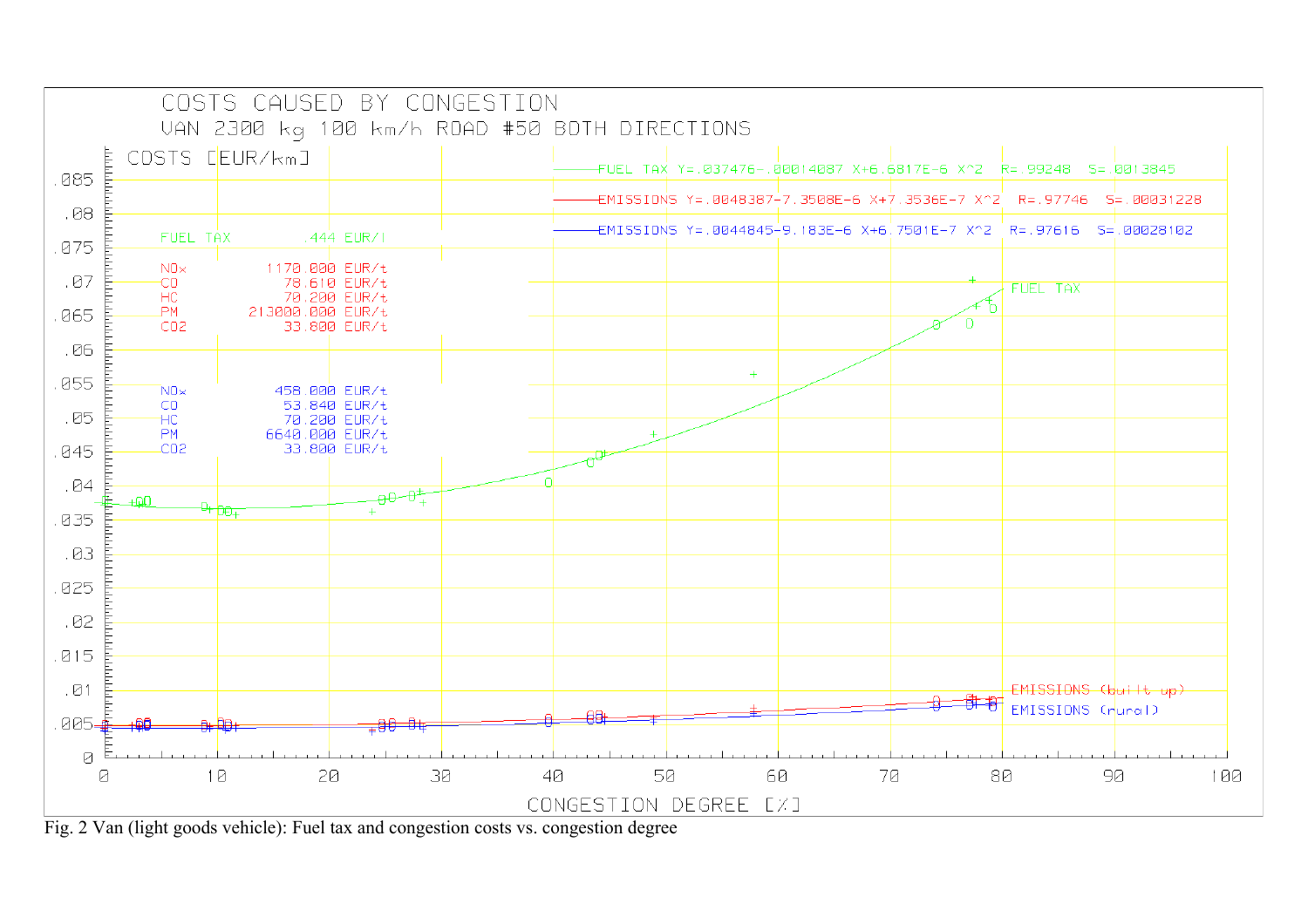

Fig. 3 Coach: Fuel tax and congestion costs vs. congestion degree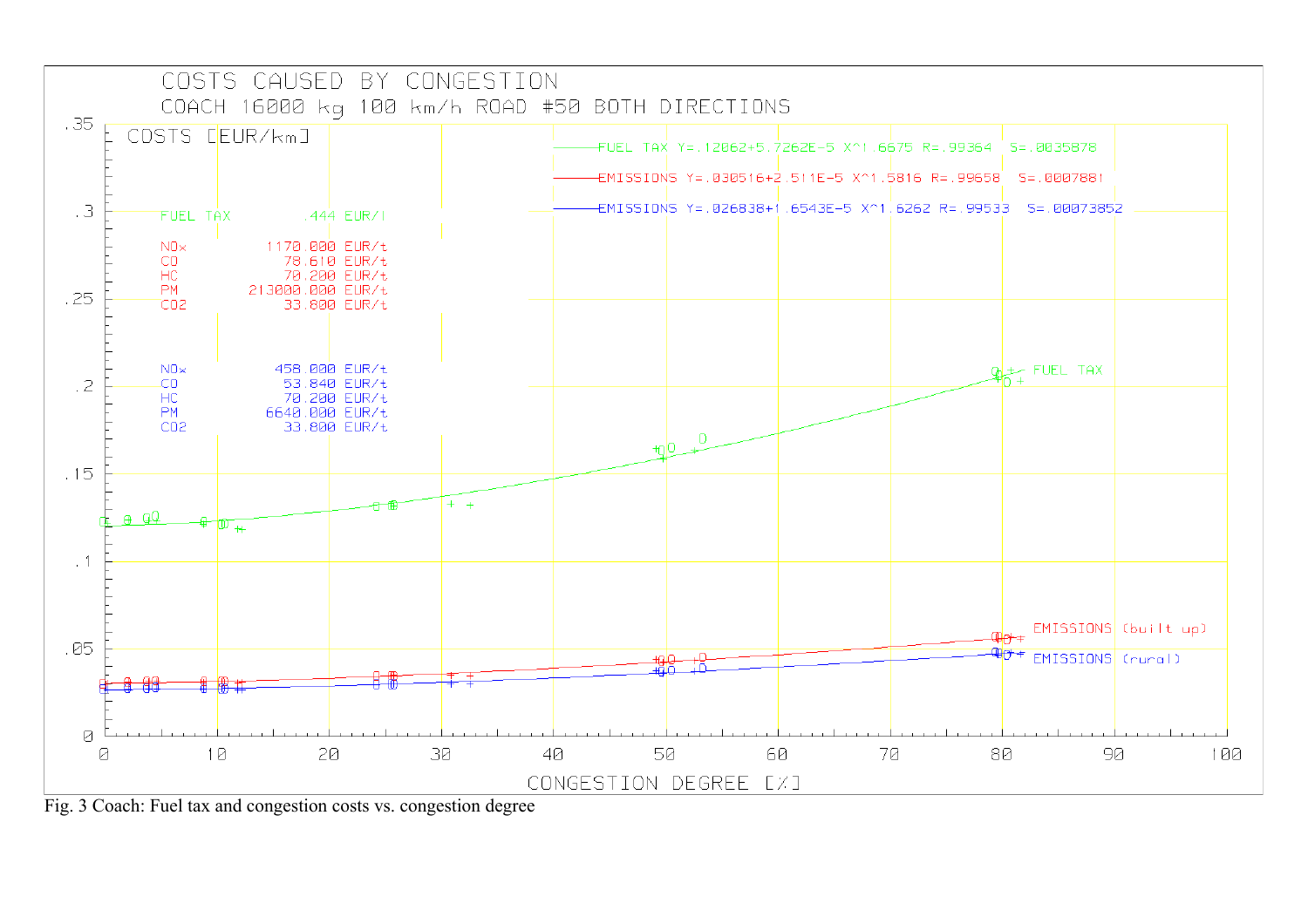

Fig. 4 Single unit truck: Fuel tax and congestion costs vs. congestion degree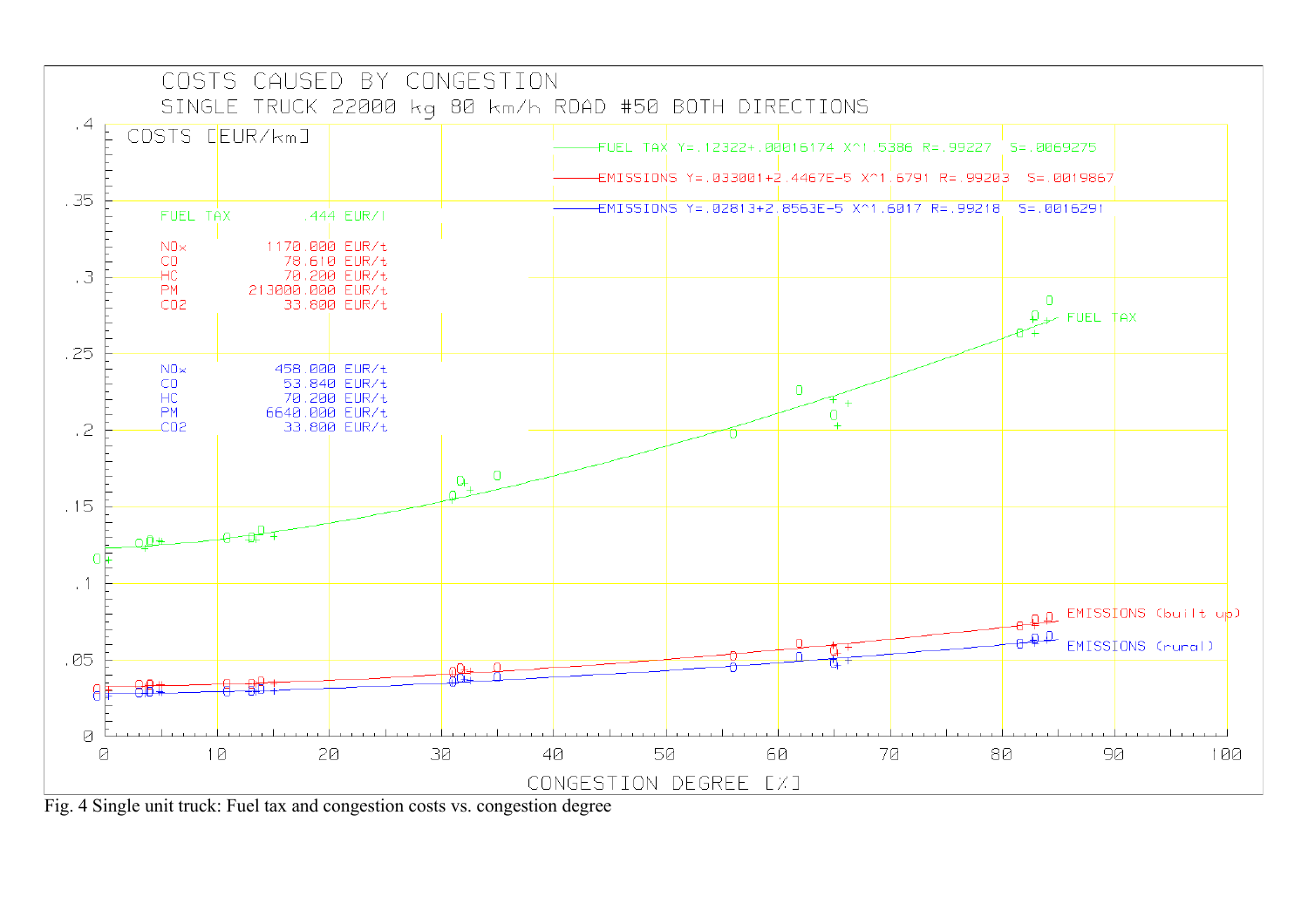

Fig. 5 Truck + semi-trailer: Fuel tax and congestion costs vs. congestion degree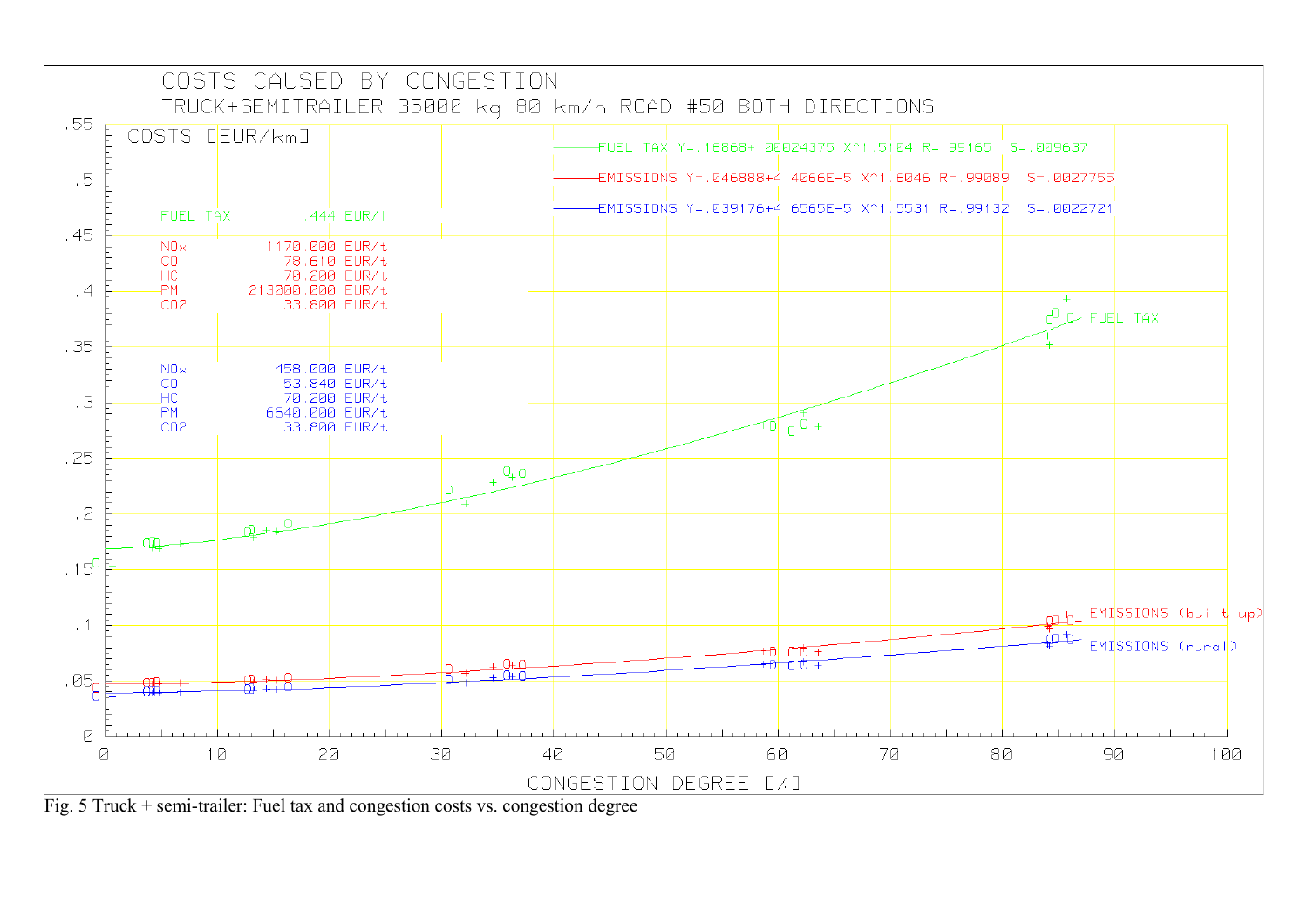

Fig. 6 Truck + trailer: Fuel tax and congestion costs vs. congestion degree